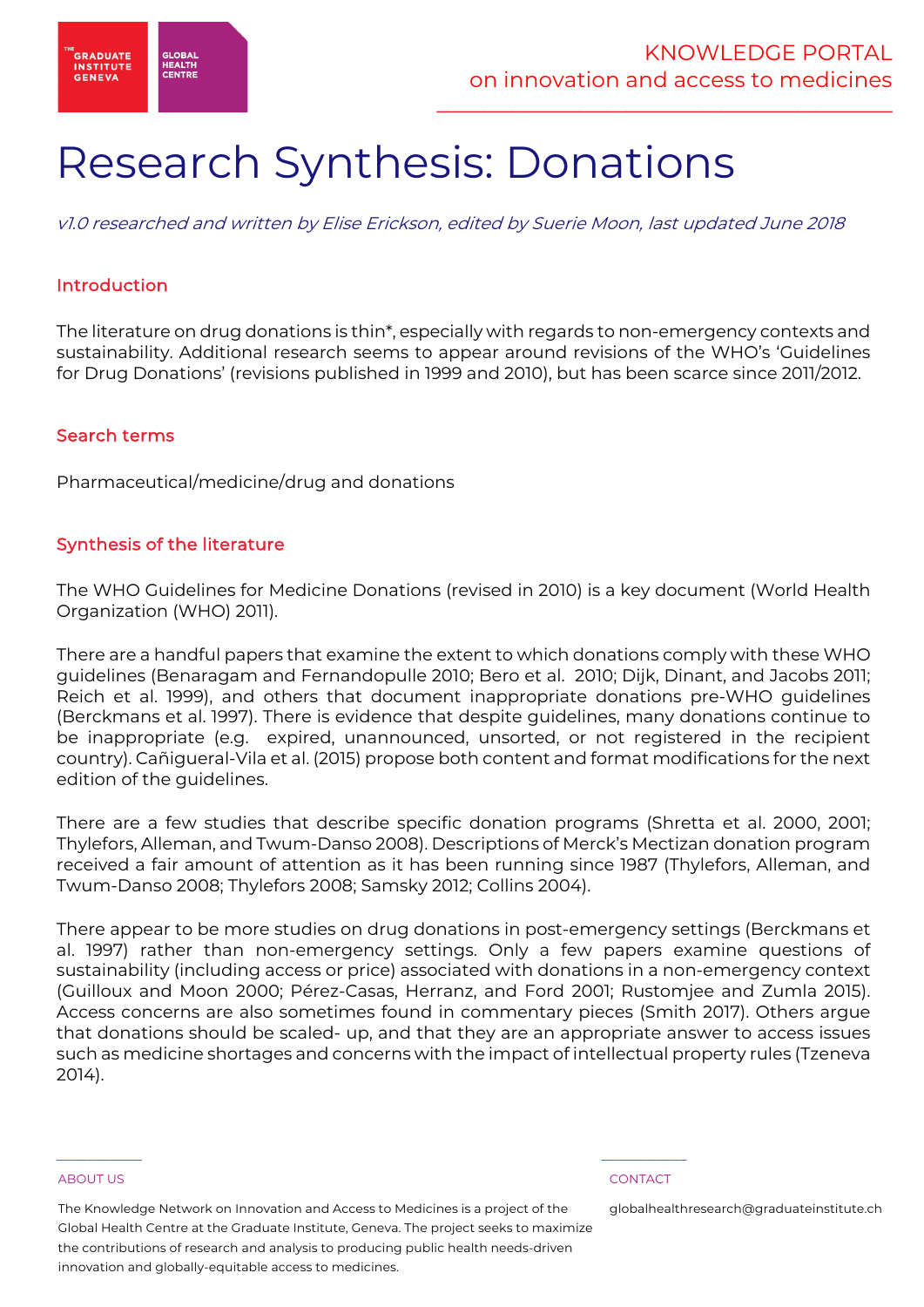

# Research gaps

Impact of drug donations on medicines access, prices and on generics industry

• Sustainability of donation programs, especially in non-emergency settings and for diseases with long-term treatment periods (e.g. HIV/AIDS, TB, etc.)

• Tracking of product donation history of different pharmaceutical companies over time (in emergency and non-emergency contexts)

Better understanding of tax benefits for pharmaceutical companies that make donations

# Cited papers with abstracts

Benaragam, Dr BVSH, and Prof Rohini Fernandopulle. 2010. "The Expectations, the Reality and the Burden of Drug Donations." Sri Lanka: Ministry of Healthcare and Nutrition & Faculty of Medicine, University of Colombo. http://apps.who.int/medicinedocs/en/d/Js17523en/.

Abstract: The objective of this study was to describe the profile of the donated medicines, and to determine appropriateness and the extent of compliance with the WHO guideline. The survey was carried out from March 2005 to July 2005 and included mainly donations received and handled by the Medical Supplies Division, Ministry of Health. The data was collected using a set of investigator administered questionnaires from the Medical Supplies Division, and from the administrators, pharmacists, stores managers in hospitals and refugees in camps from the tsunami affected areas. A product that had the same drug substance, in the same dosage form and in the same strength irrespective of their brand name and package size was classified as a 'Unique drug product' (UDP). To determine compliance with the World Health Organisation (WHO) Good Donation Practices guideline, the 2003 version of the WHO Essential Medicines List, the Ministry of Health expressed list of needed drugs and the Sri Lanka Hospital Formulary List of Medicines were used. Useless drugs included medicines irrelevant to the epidemiological context or unregistered drug substances. Unusable drugs comprised medicines already expired on arrival or expired within a month of arrival, and unidentifiable drugs (labelled in unknown foreign languages / no labels). Appropriateness was also checked by comparing items with the WHO list of essential medicines in emergency situations.

Results: The majority of the UDPs  $($   $\approx$  80%) were unsolicited, and arrived unannounced and in unsorted boxes. Around 50% of the donations were inappropriate collections of unused drugs from private individuals collected at various centres and transported via international relief organizations. These donations were a mixture of many different products mixed with other relief items. Fifty three percent of UDPs belonged to the 'non list' category (not listed in the MOH list, WHO – ML, HFL, WHO Emergency Medicines List) and 38% of the drug substances were never registered for use in the country.

# Link: http://apps.who.int/medicinedocs/en/d/Js17523en/

Berckmans, Patrick, Véronique Dawans, Gérard Schmets, Daniel Vandenbergh, and Philippe Autier. 1997. "Inappropriate Drug-Donation Practices in Bosnia and Herzegovina, 1992 to 1996." New England Journal of Medicine 337 (25): 1842–45 https://doi.org/10.1056/NEJM199712183372512.

### ABOUT US CONTACT AND RESERVE THE RELEASE OF THE RELEASE OF THE RELEASE OF THE RELEASE OF THE RELEASE OF THE RELEASE OF THE RELEASE OF THE RELEASE OF THE RELEASE OF THE RELEASE OF THE RELEASE OF THE RELEASE OF THE RELEASE O

The Knowledge Network on Innovation and Access to Medicines is a project of the Global Health Centre at the Graduate Institute, Geneva. The project seeks to maximize the contributions of research and analysis to producing public health needs-driven innovation and globally-equitable access to medicines.

 $\frac{1}{2}$  , and the set of the set of the set of the set of the set of the set of the set of the set of the set of the set of the set of the set of the set of the set of the set of the set of the set of the set of the set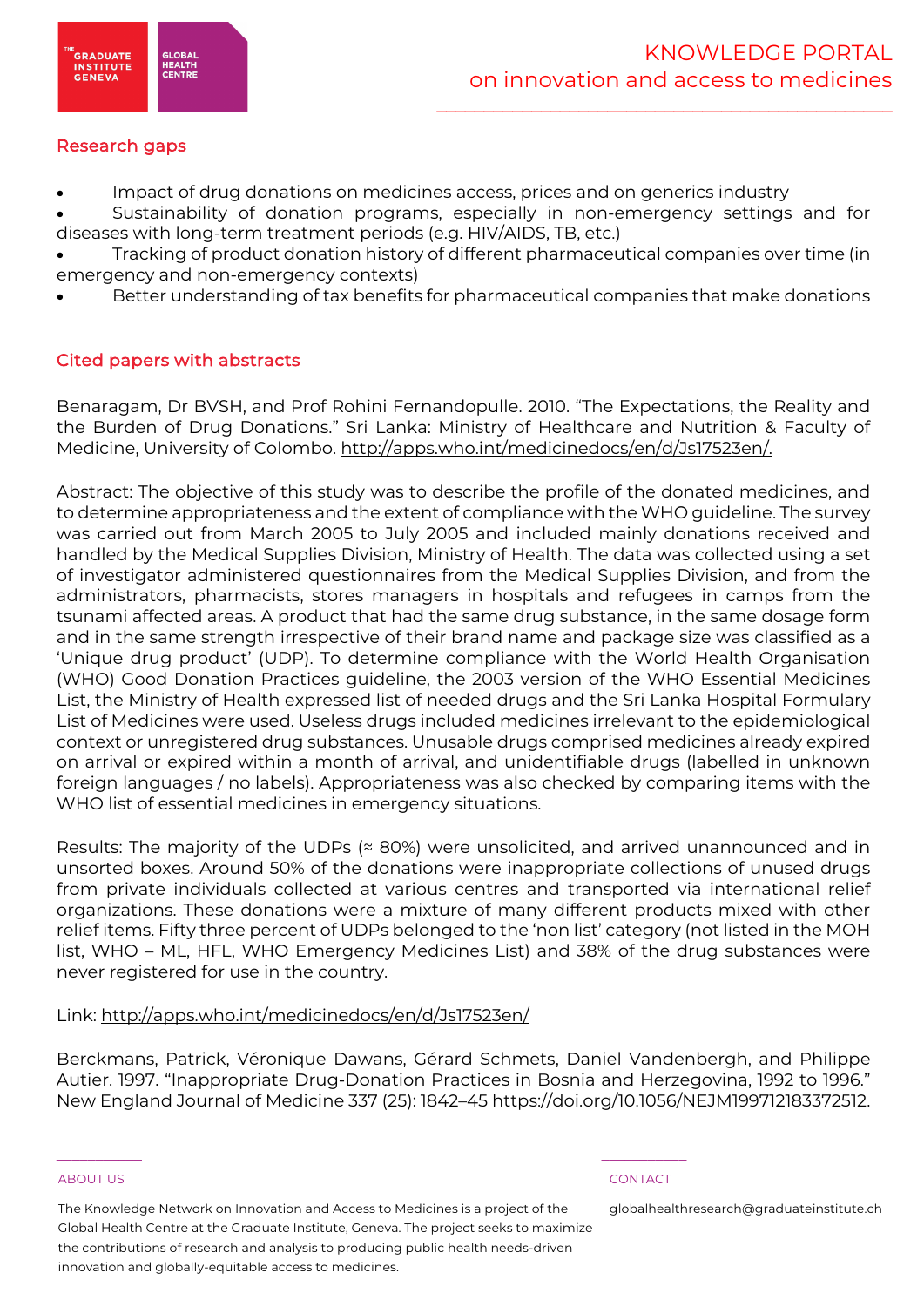

### Abstract: Not available.

## Link: https://www.nejm.org/doi/full/10.1056/NEJM199712183372512

Bero, Lisa, Brittany Carson, Helene Moller, and Suzanne Hill. 2010. "To Give Is Better than to Receive: Compliance with WHO Guidelines for Drug Donations during 2000–2008." Bulletin of the World Health Organization 88 (12): 922–29. https://doi.org/10.1056/NEJM199712183372512.

Abstract:

OBJECTIVE: To assess drug donations in terms of their adherence to the drug donation guidelines put forth by the World Health Organization (WHO).

METHODS: In 2009 we searched the academic and lay literature - journal articles, media articles and industry and donor web sites - to identify reports about drug donations made from 2000 to 2008. Publications focusing on molecular mechanisms of drug action, general descriptions of guidelines or specific one-time drug donations before 2000 were excluded. For cases with sufficient information, we assessed compliance with each of the 12 articles of WHO's guidelines.

FINDINGS: We found 95 articles describing 96 incidents of drug donations between 2000 and 2008. Of these, 50 were made in response to disaster situations, 43 involved the long-term donation of a drug to treat a specific disease and 3 were drug recycling cases. Disaster-related donations were less likely to comply with the guidelines, particularly in terms of meeting the recipient's needs, quality assurance and shelf-life, packaging and labelling, and information management. Recipient countries were burdened with the costs of destroying the drugs received through inappropriate donations. Although long-term donations were more likely to comply with WHO guidelines related to quality assurance and labelling, they did not consistently meet the needs of the recipients. Furthermore, they discouraged local drug production and development.

CONCLUSION: Drug donations can do more harm than good for the recipient countries. Strengthening the structures and systems for coordinating and monitoring drug donations and ensuring that these are driven by recipient needs will improve adherence to the drug donation guidelines set forth by WHO.

Full text: https://www.scielosp.org/scielo.php?pid=S0042- 96862010001200013&script=sci\_arttext&tlng=pt

Cañigueral-Vila, Nuria, Jennifer C. Chen, Lindsey Frenkel-Rorden, and Richard Laing. 2015. "Improvements for International Medicine Donations: A Review of the World Health Organization Guidelines for Medicine Donations, 3rd Edition." Journal of Pharmaceutical Policy and Practice 8 (October). https://doi.org/10.1186/s40545-015-0045-3.

Abstract: Some humanitarian and development organizations respond to major natural disasters and emergencies by donating medicines. Many provide medicines on a routine basis to support health systems, particularly those run by Faith-Based Organizations. Although such donations can provide essential medicines to populations in great need, inappropriate

### ABOUT US CONTACT AND RESERVE THE RELEASE OF THE RELEASE OF THE RELEASE OF THE RELEASE OF THE RELEASE OF THE RELEASE OF THE RELEASE OF THE RELEASE OF THE RELEASE OF THE RELEASE OF THE RELEASE OF THE RELEASE OF THE RELEASE O

The Knowledge Network on Innovation and Access to Medicines is a project of the Global Health Centre at the Graduate Institute, Geneva. The project seeks to maximize the contributions of research and analysis to producing public health needs-driven innovation and globally-equitable access to medicines.

 $\frac{1}{2}$  , and the set of the set of the set of the set of the set of the set of the set of the set of the set of the set of the set of the set of the set of the set of the set of the set of the set of the set of the set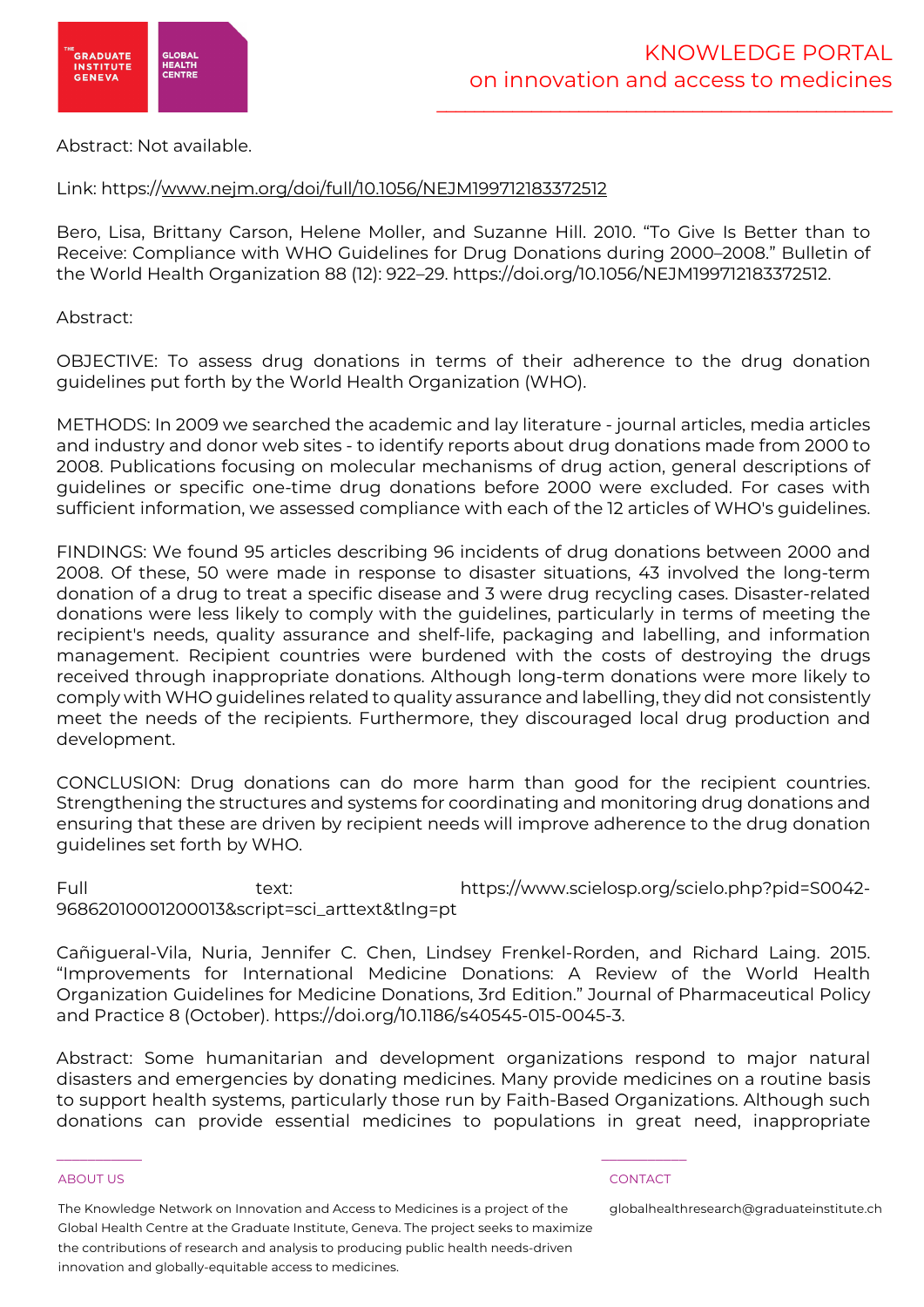

donations also take place, with burdensome consequences. The World Health Organization (WHO) has developed the interagency Guidelines for Medicine Donations for use by donors and recipients in the context of emergency aid and international development assistance. Although comprehensive in nature and transferable to various emergency situations, adjustments to both content and formatting would improve this resource. Recommendations for the next version of these guidelines include: specific wording and consistent formatting; definition of who is a recipient, clear distinction between acute and long-term emergencies, and proper donation procedures pertaining to each; inclusion of visual aides such as flowcharts, checklists, and photos; and improving the citations system.

### Link: https://www.ncbi.nlm.nih.gov/pmc/articles/PMC4628229/

Collins, Kimberly. 2004. "Profitable Gifts: A History of the Merck Mectizan Donation Program and Its Implications for International Health." Perspectives in Biology and Medicine 47 (1): 100–109.

Abstract: A unique public/private partnership situated around a pharmaceutical, Merck's Mectizan donation program stands out as an example of corporate philanthropy in the history of the pharmaceutical industry and provides insight into future public/private partnerships in public health. This paper considers the issues Merck faced in the decision to donate Mectizan (ivermectin) and in the subsequent development of the Mectizan donation program, delineating the moral and financial debates that arose within the company. Coming after almost 15 years of donation, this assessment of the program's strengths and shortcomings suggests how the pharmaceutical industry can better serve as a viable partner in improving international health.

### Link: https://www.ncbi.nlm.nih.gov/pubmed/15061171

Dijk, DPJ van, G.-J. Dinant, and J. A. Jacobs. 2011. "Inappropriate Drug Donations: What Has Happened Since the 1999 WHO Guidelines?" Education for Health 24 (2): 462.

# Abstract:

CONTEXT: Drug donations to developing countries may be part of medical relief operations in acute emergencies, development aid in non-emergency situations, or a corporate donations programme. After a number of documented inappropriate drug donations, the World Health Organization developed the 'Guidelines for Drug Donations', with the second and final version published in 1999. Objectives: We reviewed the medical literature on drug donations since the Guidelines publication in 1999.

DESIGN: Literature was retrieved from PubMed and other on-line databases as well as from relevant websites providing medical literature for use in developing countries. We considered the following donations to be inappropriate: (i) essential drugs in excessive quantities; (ii) mixed unused drugs (unsorted medicines and free samples); and (iii) drug dumping (large quantities of useless medicines).

RESULTS: We retrieved 25 publications dated after 1999, including 20 and 5 from the scientific literature and 'grey' literature (technical reports, working papers), respectively. New information concerned emergencies in East Timor, Mozambique, El Salvador, Gujarat State (India), Aceh (Indonesia) and Sri Lanka. Except for East Timor and Gujarat, inappropriate donations still

### ABOUT US CONTACT AND RESERVE THE RELEASE OF THE RELEASE OF THE RELEASE OF THE RELEASE OF THE RELEASE OF THE RELEASE OF THE RELEASE OF THE RELEASE OF THE RELEASE OF THE RELEASE OF THE RELEASE OF THE RELEASE OF THE RELEASE O

The Knowledge Network on Innovation and Access to Medicines is a project of the Global Health Centre at the Graduate Institute, Geneva. The project seeks to maximize the contributions of research and analysis to producing public health needs-driven innovation and globally-equitable access to medicines.

 $\frac{1}{2}$  , and the set of the set of the set of the set of the set of the set of the set of the set of the set of the set of the set of the set of the set of the set of the set of the set of the set of the set of the set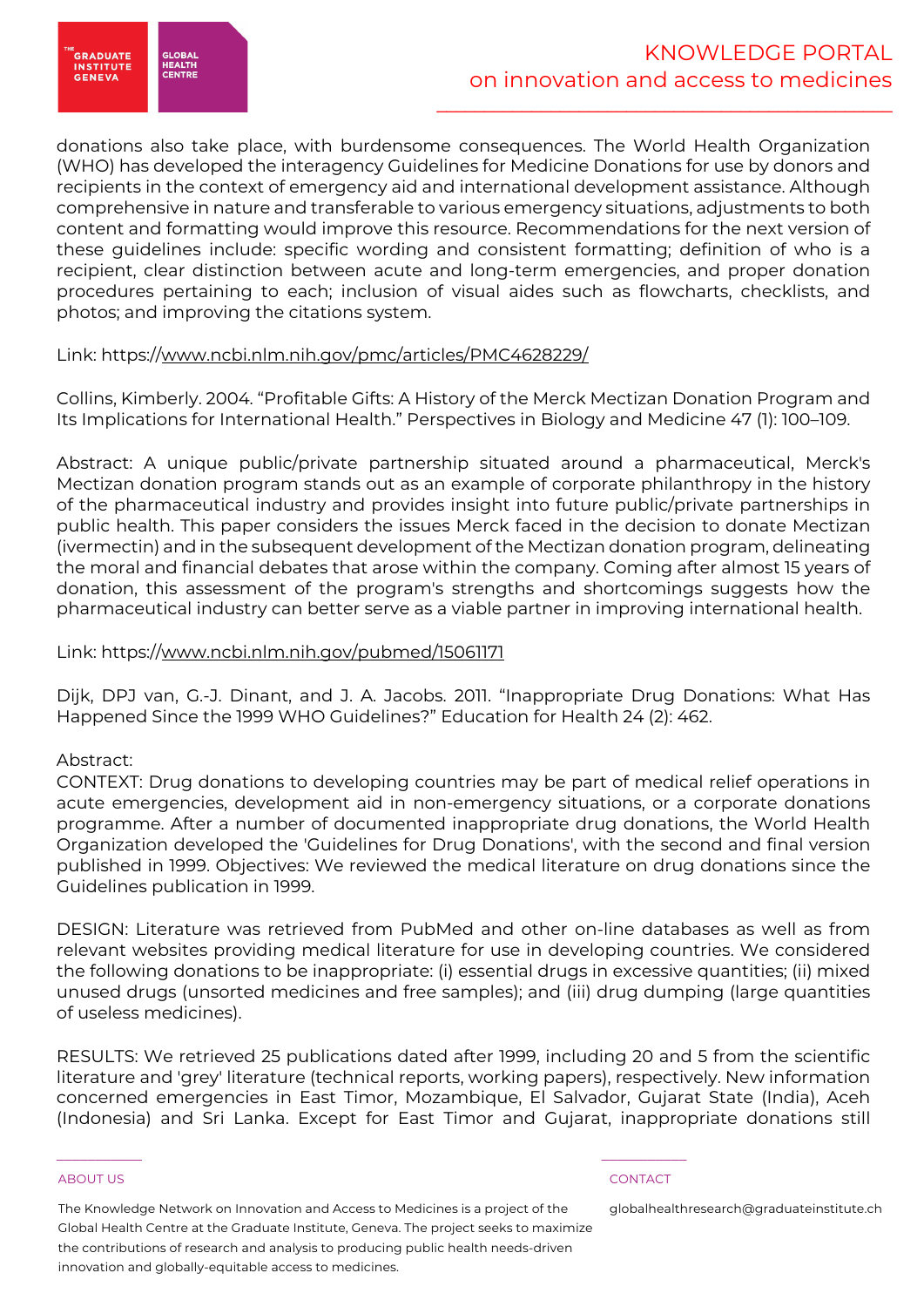

occurred, accounting for 85%, 37%, 70% and 80% of donations in Mozambique, El Salvador, Aceh and Sri Lanka, respectively. Very little information was found on drug donations in nonemergency situations.

CONCLUSION: There are few recent reports on the compliance of drug donations with the World Health Organization guidelines. For emergency situations, there is still room for improvement. Drug donations in non-emergency situations need to be evaluated. A reform of drug donations policy is needed.

Link: http://www.educationforhealth.net/article.asp?issn=1357- 6283;year=2011;volume=24;issue=2;spage=462;epage=462;aulast=van

Guilloux, Alain, and Suerie Moon. 2000. "Hidden Price Tags: Disease-Specific Drug Donations: Costs and Alternatives."

Abstract: One-third of the world's population lacks access to essential drugs, often because of cost. These drugs could prevent or treat many of the communicable diseases that are killing 14 million people each year. As a response, some multinational pharmaceutical companies have initiated drug donations to combat specific diseases. Yet in its experience, Médecins Sans Frontières has witnessed serious drawbacks and problems with these donation programs. This paper examines the costs borne by the donor countries for drug donations. It also examines after-tax gains to the donor company and the impacts of tax incentives. The donation model is also compared with other models that can improve access to essential medicines, including the purchase of generics, concessionary pricing, discounted pricing, and differential pricing. The data show that drug donations can cost the public sector of a donor country (in this case, the United States) more than four times as much as other models that achieve the same end result; these models are to purchase either the lowest-priced quality generic on the world market, or the branded drug at a differential price. The data also show that the donor company does not have an incentive to lower its prices to a level affordable to the developing world, although its real manufacturing costs may allow it. The current system of incentives encourages drug donations over better policy options that would be more sustainable and less costly to the public. These other options also offer support to the generic industry and greater autonomy to developing countries in meeting their drug needs. In light of the numerous drawbacks to drug donations, they should neither be relied upon nor portrayed as a long-term solution to the ongoing crisis of access to essential medicines. National governments, NGOs, and intergovernmental organisations including the WHO, the World Bank, UNICEF, and UNAIDS, should promote solutions that are more sustainable than donations for the access crisis, such as encouraging generic production and negotiating dramatically reduced differential pricing for branded products. They should invest in the development of generic production and facilitate the use of TRIPS-compliant safeguards where appropriate. Finally, they should create a favorable policy framework that encourages differential pricing by proprietary pharmaceutical companies

Link:https://www.researchgate.net/profile/Suerie\_Moon/publication/242325532\_Hidden\_Price\_T ags\_Disea se-

Specific\_Drug\_Donations\_Costs\_and\_Alternatives/links/0deec52eb0ecfe1aef000000.pdf

### ABOUT US AND LOCAL CONTACT AND LOCAL CONTACT AND LOCAL CONTACT AND LOCAL CONTACT.

The Knowledge Network on Innovation and Access to Medicines is a project of the Global Health Centre at the Graduate Institute, Geneva. The project seeks to maximize the contributions of research and analysis to producing public health needs-driven innovation and globally-equitable access to medicines.

 $\frac{1}{2}$  , and the set of the set of the set of the set of the set of the set of the set of the set of the set of the set of the set of the set of the set of the set of the set of the set of the set of the set of the set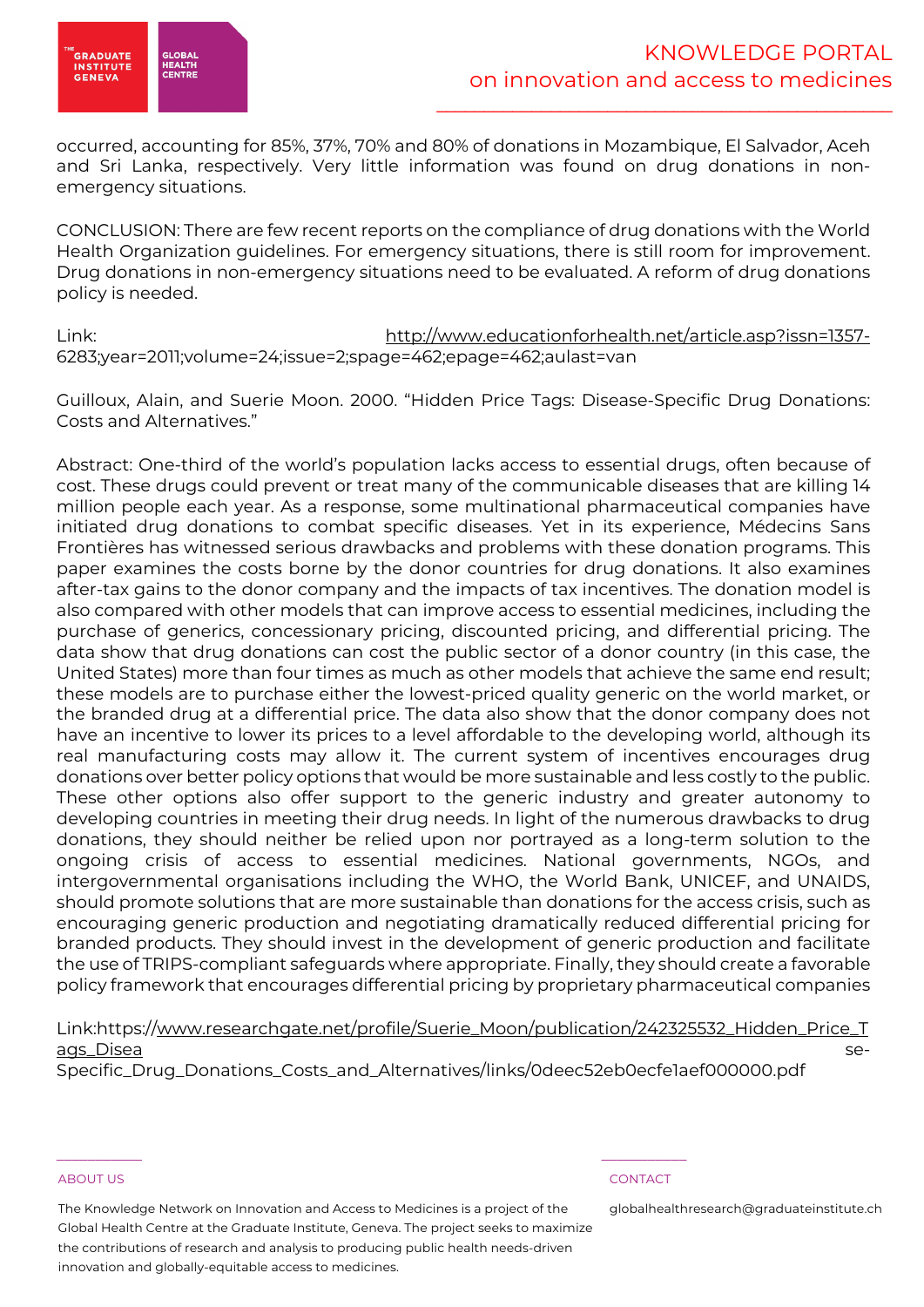

Pérez-Casas, Carmen, Emilia Herranz, and Nathan Ford. 2001. "Pricing of Drugs and Donations: Options for Sustainable Equity Pricing." Tropical Medicine & International Health 6 (11): 960–64 https://doi.org/10.1046/j.1365-3156.2001.00801.x.

Abstract: Effective medicines exist to treat or alleviate many diseases which predominate in the developing world and cause high mortality and morbidity rates. Price should not be an obstacle preventing access to these medicines. Increasingly, drug donations have been established by drug companies, but these are often limited in time, place or use. Measures exist which are more sustainable and will have a greater positive impact on people's health. Principally, these are encouraging generic competition; adopting into national legislation and implementing TRIPS safeguards to gain access to cheaper sources of drugs; differential pricing; creating high volume or high demand through global and regional procurement; and supporting the production of quality generic drugs by developing countries through voluntary licenses if needed, and facilitating technology transfer.

# Link: http://onlinelibrary.wiley.com/doi/10.1046/j.1365-3156.2001.00801.x/full

Reich, M. R., A. K. Wagner, T. J. McLaughlin, K. A. Dumbaugh, and M. Derai-Cochin. 1999. "Pharmaceutical Donations by the USA: An Assessment of Relevance and Time-to-Expiry." Bulletin of the World Health Organization 77 (8): 675–80.

Abstract: This paper assesses the relevance and time-to-expiry of pharmaceutical donations by the USA by means of a convenience sample of two private voluntary organizations. Data were collected on 16,566 donations shipped between 1994 and 1997 for the two organizations to a total of 129 countries. For three field study countries (Armenia, Haiti, and the United Republic of Tanzania), between 37% and 65% of donated unique drug products were on the recipient countries' essential drugs lists, and between 50% and 80% were either on these lists or were permissible therapeutic alternatives. Between 10% and 42% were not listed on either the national essential drugs lists or the WHO Model List of Essential Drugs, nor were they permissible therapeutic alternatives. For the worldwide data set, the median times to expiry when shipment by the organizations took place were 599 and 550 days; about 30% of shipment items had a year or less of shelf-life, and about 6% had less than 100 days of shelf-life. Although a majority of the donations fulfilled the criteria of relevance and time-to-expiry, a substantial proportion failed to do so. Actions are proposed with a view to improving the relevance and time-to-expiry of USA pharmaceutical donations.

# Link: https://www.ncbi.nlm.nih.gov/pmc/articles/PMC2557710/

Rustomjee, Roxana, and Alimuddin Zumla. 2015. "Delamanid Expanded Access Novel Treatment of Drug Resistant Tuberculosis." Infection and Drug Resistance 8 (October): 359–66. https://doi.org/10.2147/IDR.S62119.

Abstract: Tuberculosis (TB) remains a global emergency and is one of the most common infectious disease causes of death in developing countries. Current treatment regimens for multi-drug resistant TB are associated with low treatment success rates, are toxic, and require long duration of treatment. The need for shorter and more effective treatment regimens is urgent. Delamanid (Deltyba, or formerly known as OPC-67683) is a new dihydro-imidazooxazole

### ABOUT US CONTACT AND RESERVE THE RELEASE OF THE RELEASE OF THE RELEASE OF THE RELEASE OF THE RELEASE OF THE RELEASE OF THE RELEASE OF THE RELEASE OF THE RELEASE OF THE RELEASE OF THE RELEASE OF THE RELEASE OF THE RELEASE O

The Knowledge Network on Innovation and Access to Medicines is a project of the Global Health Centre at the Graduate Institute, Geneva. The project seeks to maximize the contributions of research and analysis to producing public health needs-driven innovation and globally-equitable access to medicines.

 $\frac{1}{2}$  , and the set of the set of the set of the set of the set of the set of the set of the set of the set of the set of the set of the set of the set of the set of the set of the set of the set of the set of the set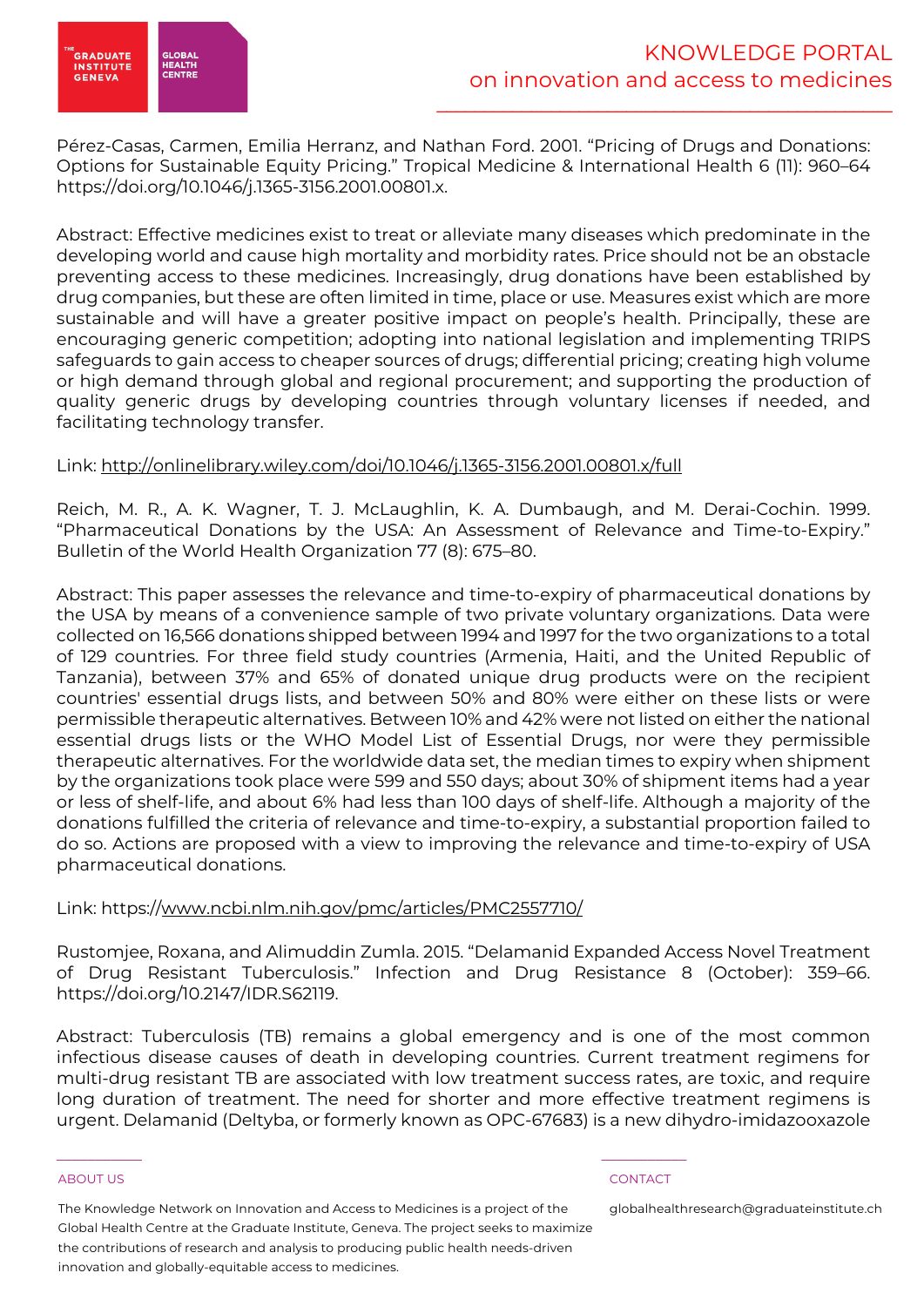

anti-TB drug active against resistant forms of pulmonary TB. Delamanid kills Mycobacterium tuberculosis by inhibiting the synthesis of mycolic acids required for cell wall synthesis. Whilst delamanid has been included in the WHO Model List of Essential Medicine by the World Health Organization Expert Committee on Selection and Use of Essential Medicines and in international guidance for the treatment of multi-drug resistant TB since April 2014, its access in countries with the greatest need, has proven challenging. This review provides an update on currently available clinical safety and efficacy data on delamanid and offers a discussion on research priorities and recommendations for expedited, expanded access.

### Link: https://www.ncbi.nlm.nih.gov/pmc/articles/PMC4631416/

Samsky, Ari. 2012. "SCIENTIFIC SOVEREIGNTY: How International Drug Donation Programs Reshape Health, Disease, and the State." Cultural Anthropology 27 (2): 310–32. https://doi.org/10.1111/j.1548-1360.2012.01145.x.

Abstract: This essay sketches two international, pharmaceutical company–sponsored drug donation programs and assesses this novel integration of corporations into global health. Based on ethnographic interviews with retired and current pharmaceutical executives and scientists, international humanitarian workers, and volunteers and drug recipients in the Morogoro region of Tanzania, this essay develops a concept of "scientific sovereignty," a process through which corporate and biomedical logics supplant the state in the exercise of biopower. I assess these interventions' impact on a local health system and the theoretical implications of the global health orthodoxies on which they rely.

### Link: http://onlinelibrary.wiley.com/doi/10.1111/j.1548-1360.2012.01145.x/full

Shretta, R., R. Brugha, A. Robb, and R. W. Snow. 2000. "Sustainability, Affordability, and Equity of Corporate Drug Donations: The Case of Malarone." The Lancet 355 (9216): 1718–20. https://doi.org/10.1016/S0140-6736(00)02251-0.

Abstract: Not available.

# Link: http://www.thelancet.com/journals/lancet/article/PIIS0140-6736(00)02251-0/fulltext

Shretta, R., G. Walt, R. Brugha, and R. W. Snow. 2001. "A Political Analysis of Corporate Drug Donations: The Example of Malarone® in Kenya." Health Policy and Planning 16 (2): 161–70. https://doi.org/10.1016/S1473-3099(17)30008-7.

Abstract: This paper describes the introduction of the Malarone® Donation Programme in Kenya. Using a policy analysis approach it illustrates the political nature of donation programmes and how they are affected by a large and varied group of national, regional and international stakeholders, with different levels of influence and experience. The paper shows that interaction between these different groups may affect the development and implementation of the donation programme. It ends by raising some more general questions about public/private partnerships and corporate donation programmes, and their potential impact on national drug policies.

### ABOUT US CONTACT AND RESERVE THE RELEASE OF THE RELEASE OF THE RELEASE OF THE RELEASE OF THE RELEASE OF THE RELEASE OF THE RELEASE OF THE RELEASE OF THE RELEASE OF THE RELEASE OF THE RELEASE OF THE RELEASE OF THE RELEASE O

The Knowledge Network on Innovation and Access to Medicines is a project of the Global Health Centre at the Graduate Institute, Geneva. The project seeks to maximize the contributions of research and analysis to producing public health needs-driven innovation and globally-equitable access to medicines.

 $\frac{1}{2}$  , and the set of the set of the set of the set of the set of the set of the set of the set of the set of the set of the set of the set of the set of the set of the set of the set of the set of the set of the set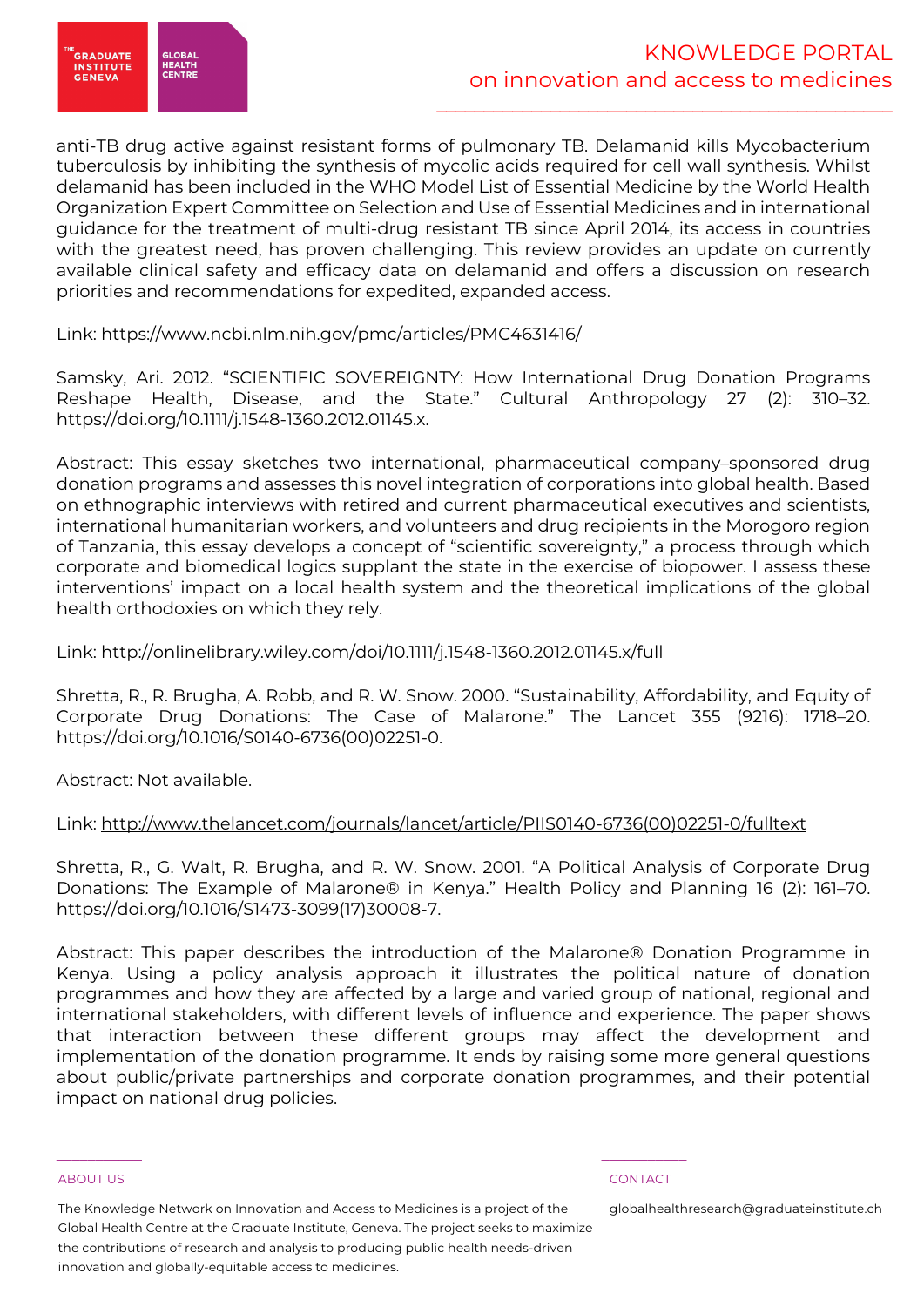

Link: https://academic.oup.com/heapol/article/16/2/161/644220

Smith, James. 2017. "When Free Is Not Fair: The Case of Vaccine Donations." The Lancet Infectious Diseases 17 (2): 128–30. https://doi.org/10.1016/S1473-3099(17)30008-7.

Abstract: Not available.

Link: http://www.thelancet.com/journals/laninf/article/PIIS1473-3099(17)30008-7/fulltext

Thylefors, B. 2008. "The Mectizan Donation Program (MDP)." Annals of Tropical Medicine & Parasitology 102 (sup1): 39–44. https://doi.org/10.1179/136485908X337481.

Abstract: The launch of the Mectizan Donation Program (MDP) in 1987, by Merck & Co., Inc., created a number of new opportunities for onchocerciasis control. The microfilaricide Mectizan was rapidly put to use by the Onchocerciasis Control Programme in West Africa (OCP), for mass treatment by field teams in selected areas. Other milestones in Mectizan treatment included the establishment, in 1992, of the Onchocerciasis Elimination Program for the Americas, and the creation of the African Programme for Onchocerciasis Control (APOC) in 1995, the latter programme covering all African countries in need outside of the OCP area. In 1998, the donation of Mectizan was expanded to include the treatment of lymphatic filariasis in those African countries where that disease is co- endemic with onchocerciasis. In the past, the development of a broad partnership around the MDP played a very important role, including nongovernmental development organizations collaborating with the ministries of health in endemic countries. A new community-directed treatment strategy, which made it easier to reach out to all those in need, including those in remote areas, was developed by the APOC in collaboration with the World Health Organization's Special Programme for Research and Training in Tropical Diseases (TDR). Several drug-management issues, including dosing, shelflife, safety, and the reporting of severe adverse experiences, were addressed by the MDP, through its Mectizan Expert Committee, and by Merck & Co., Inc. A major research effort for the safe treatment of onchocerciasis in loiasis-endemic areas has also been supported by the MDP. Presently there are national programmes for Mectizan mass treatment in all 33 endemic countries in need of such treatment; >69 million Mectizan treatments for onchocerciasis were provided during 2006, and this number is expected to grow to at least 100 million treatments/year by 2010. This achievement has resulted in great public-health and socioeconomic benefits for the populations concerned. Future challenges will include additional support to 'fragile states' resulting from conflicts or natural disasters, and the need for a strengthened primary healthcare (PHC) infrastructure. The community-directed- treatment approach has been a great success but there is still a need to link the treatments to PHC, for the long-term sustainability of the treatments. The presence of loiasis in vast areas of Central Africa imposes a need for the mapping of that disease, and the application of safety precautions when distributing Mectizan in those areas. The recent decision to extend the APOC up to 2015 should facilitate the building of sustainable Mectizan treatment programmes that are integrated with the control of other neglected tropical diseases, such as lymphatic filariasis, intestinal helminths and trachoma. It will be important to define the safe end-point for Mectizan treatment in various settings, and an ongoing study by TDR will address this issue. There is also a need to consider the application of more frequent Mectizan treatments, possibly with adjunct measures, such as

### ABOUT US CONTACT AND RESERVE THE RELEASE OF THE RELEASE OF THE RELEASE OF THE RELEASE OF THE RELEASE OF THE RELEASE OF THE RELEASE OF THE RELEASE OF THE RELEASE OF THE RELEASE OF THE RELEASE OF THE RELEASE OF THE RELEASE O

The Knowledge Network on Innovation and Access to Medicines is a project of the Global Health Centre at the Graduate Institute, Geneva. The project seeks to maximize the contributions of research and analysis to producing public health needs-driven innovation and globally-equitable access to medicines.

 $\frac{1}{2}$  , and the set of the set of the set of the set of the set of the set of the set of the set of the set of the set of the set of the set of the set of the set of the set of the set of the set of the set of the set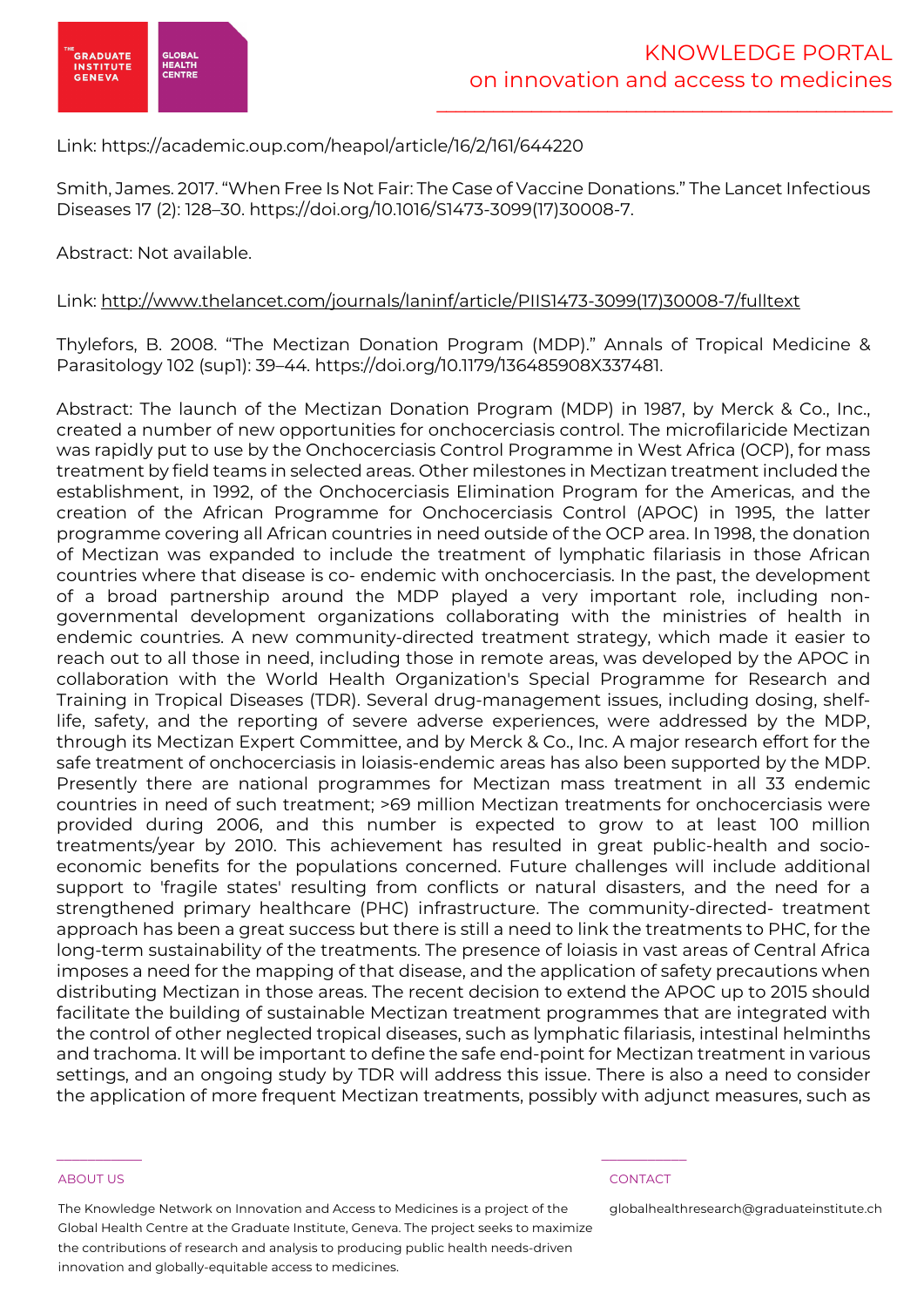

ground-based vector control in selected areas, or new chemotherapeutic approaches (as and when they become available).

### Link: http://www.tandfonline.com/doi/abs/10.1179/136485908X337481

Thylefors, B., M. M. Alleman, and N. a. Y. Twum-Danso. 2008. "Operational Lessons from 20 Years of the Mectizan Donation Program for the Control of Onchocerciasis." Tropical Medicine & International Health 13 (5): 689–96. https://doi.org/10.1111/j.1365-3156.2008.02049.x.

Abstract: The donation of ivermectin (Mectizan®, Merck & Co., Inc.) to control onchocerciasis (river blindness) was established in 1987 and has since gradually expanded to provide for >570 million treatments cumulatively over the past 20 years. The Mectizan Donation Program (MDP) operates within a broad partnership in 33 endemic countries in need of mass treatment. Particular operational methods and tools are applied to facilitate ivermectin mass treatment. Drug management has been streamlined, including dosing, tablet size and packaging, and monitoring for adverse events. Much of the experience gained in the development of ivermectin mass treatment can be usefully applied in the recent broader perspective of control of neglected tropical diseases. The most important operational lessons of the MDP include: (i) the need to easily define the target population for treatment using rapid, non-invasive techniques; (ii) the value of a broad partnership; (iii) the great potential of working through community-directed treatment; (iv) the need to streamline all drug management aspects and (v) the importance of operations research to tackle new challenges.

Link: https://onlinelibrary.wiley.com/doi/full/10.1111/j.1365-3156.2008.02049.x

Tzeneva, Gabriella. 2014. "Targeted Drug Donations: A Necessary Evil in Need of a Global Harness and a Possible Cure for TRIPS Shortcomings." Indiana Journal of Global Legal Studies 21 (1): 369– 88.

Abstract: This Note explores the economic and social factors that drive multinational pharmaceutical companies to donate drugs to developing countries and evaluates the effectiveness of such donations in combating medicine shortages. The Note poses that such donations provide necessary economic incentives to drug companies and help curb high medical prices in developed nations while being an essential tool for ameliorating intellectual property requirements imposed by TRIPS. The Note proposes two solutions to further incorporate donations in access to medicine relief efforts and advocates increased international cooperation in the practice.

# Link: https://muse.jhu.edu/article/547379/summary

World Health Organization (WHO). 2011. "Guidelines for Medicine Donations - Revised 2010." http://apps.who.int/iris/bitstream/10665/44647/1/9789241501989\_eng.pdf.

Abstract: The guidelines are intended to improve the quality of medicine donations in international development assistance and emergency aid. Good medicine donation practice is of interest to both donors and recipients. Guidelines for medicine donations is based on four core principles that form the basis of good medicine donation practice, namely: 1. Donations of

### ABOUT US CONTACT AND RESERVE THE RELEASE OF THE RELEASE OF THE RELEASE OF THE RELEASE OF THE RELEASE OF THE RELEASE OF THE RELEASE OF THE RELEASE OF THE RELEASE OF THE RELEASE OF THE RELEASE OF THE RELEASE OF THE RELEASE O

The Knowledge Network on Innovation and Access to Medicines is a project of the Global Health Centre at the Graduate Institute, Geneva. The project seeks to maximize the contributions of research and analysis to producing public health needs-driven innovation and globally-equitable access to medicines.

 $\frac{1}{2}$  , and the set of the set of the set of the set of the set of the set of the set of the set of the set of the set of the set of the set of the set of the set of the set of the set of the set of the set of the set